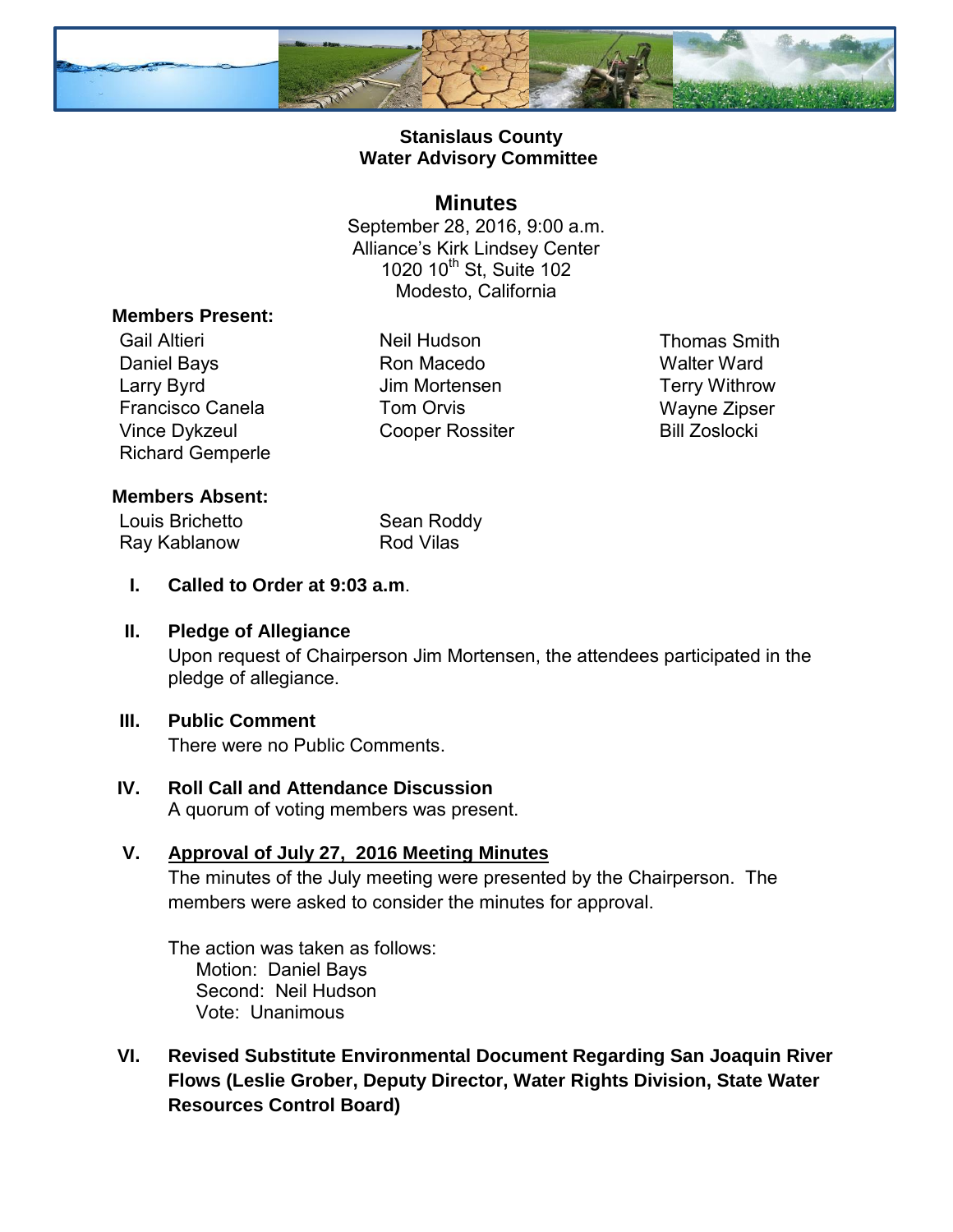Les Grober provided a brief overview of the revised Substitute Environmental Document (SED) pertaining to increases in the instream flow requirements for the Stanislaus, Tuolumne and Merced rivers. Mr. Grober's PowerPoint presentation may be found at this address:

**<http://www.stancounty.com/er/groundwater/wac.shtm>**

or viewed directly via this hotlink:

**PDF** Modesto\_Phase1\_Pu blicPresentation.pdf

**VII. PEIR Status Update and Discussion (Jacobson James & Associates)** 

- **a. Status Review and Updated Schedule**
- **b. Initial Study Findings and PEIR Scoping**

The update report and accompanying PowerPoint slides and map may be viewed at this address:

**<http://www.stancounty.com/er/groundwater/wac.shtm>**

or viewed directly via the following hotlinks:





**VIII. Meeting adjourned at 11:59 a.m. Next Meeting:** 

> \*Wednesday, October 26, 2016, at 9:00 a.m. Alliance Center

PREPARED BY: ANETTE ARIAS, Administrative Secretary

\*Although this meeting date was scheduled (due to the reason that at the time of the meeting the due date for formal comment on the revised SED (Item VI) were due November 15, 2016. However, since the date of this meeting the comment period was extended to January 17, 2017. As such, the October 26, 2016, meeting was cancelled and the next WAC meeting is scheduled for November 16, 2106, as originally planned.

Underlined items are Action Items subject to vote as described in the committee by-laws.